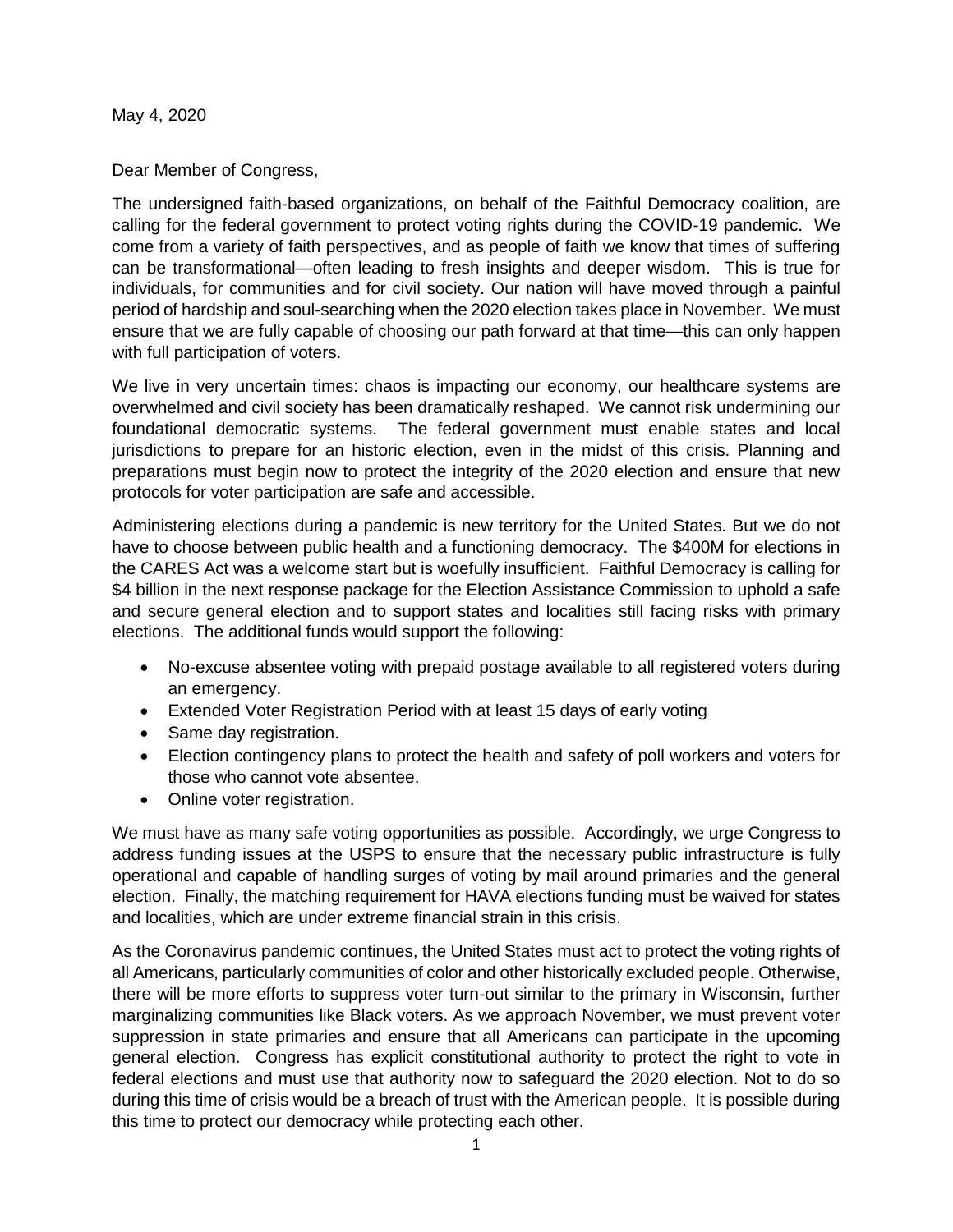## **NATIONAL FAITH BASED ORGANIZATIONS**

Alliance of Baptists Church World Service Congregation of Our Lady of the Good Shepherd, U.S. Provinces Disciples Center for Public Witness The Episcopal Church Evangelical Lutheran Church in America Faith in Public Life Faithful America Franciscan Action Network Friends Committee on National Legislation Interfaith Power & Light Islamic Society of North America Jewish Council for Public Affairs Leadership Conference of Women Religious National Advocacy Center of the Sisters of the Good Shepherd National Council of Churches National Council of Jewish Women NETWORK Lobby for Catholic Social Justice Pax Christi USA Poligon Education Fund Presbyterian Church (U.S.A.), Office of Public Witness School Sisters of St. Francis. U.S. Province School Sisters of Notre Dame, CP Shalom Office Sisters of Mercy of the Americas Justice Team The United Methodist Church - General Board of Church and Society Union for Reform Judaism Unitarian Universalist Association Unitarian Universalists for Social Justice United Church of Christ, Justice and Witness Ministries